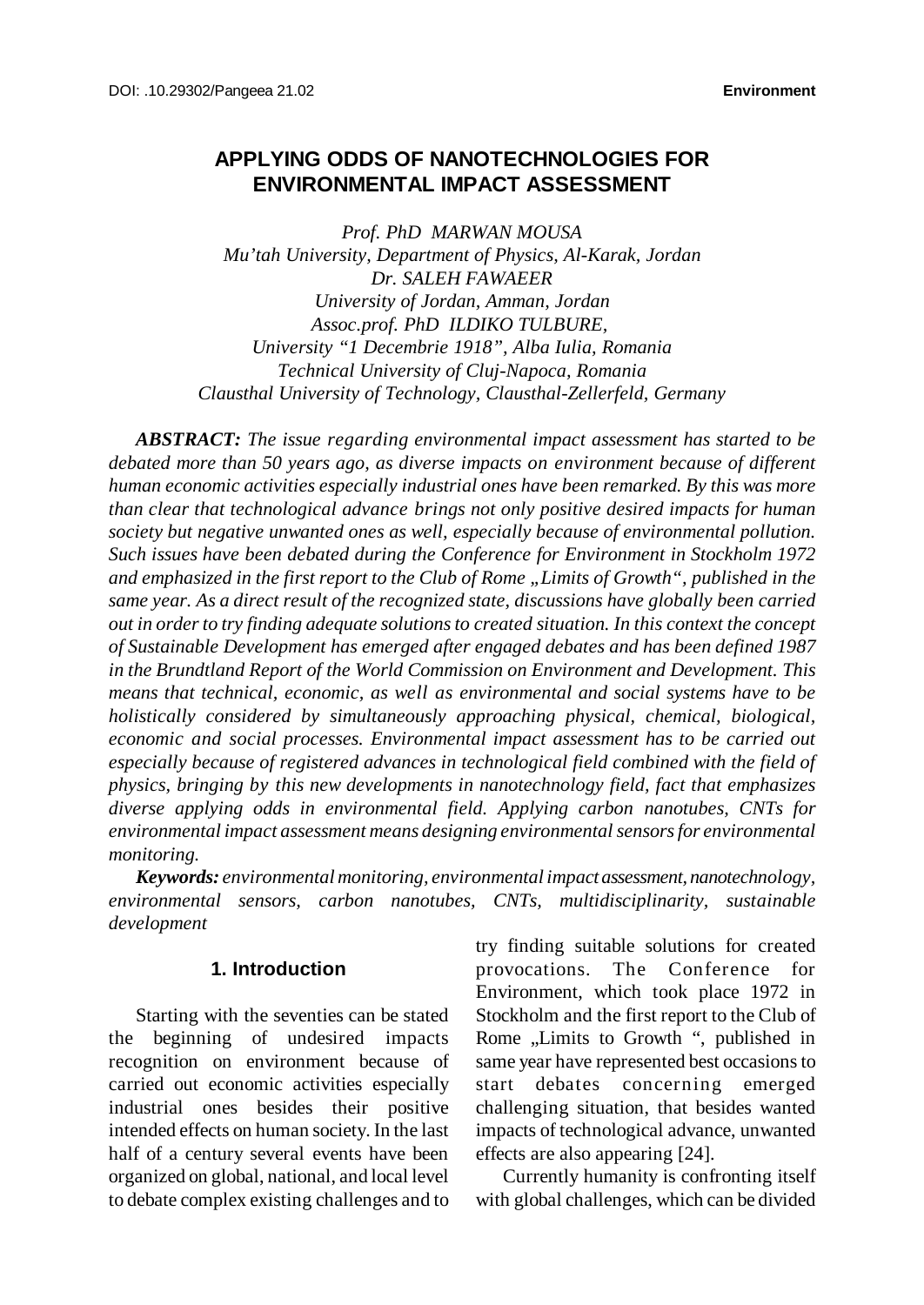in three groups, as follows: growth of world population, increase of energy and natural resources consumption and environmental pollution, as emphasized in Figure 1. Debates that followed on scientific, political, and social levels have had as a central goal to state potential solutions for the challenges shown above, which could be applicable to developed as well as to developing countries with respect to regional differences [16].

Results of the multitude of global debates have been put together in the Brundtland Report of the World Council Environment and Development, released 1987, defining for the first time the concept of sustainable development [8]. Emerged concept of sustainable development was worldwide accepted as being actually the proper answer for the complex environmental, technological, economic and social challenges on global level. Nevertheless it has to be stated that this concept was pretty much discussed 1992 during the Conference for Environment and Development in Rio de Janeiro, having had the  $,$ Agenda 21" as main output of this conference. Ten years later took place 2002 the follow-up conference called as  $\partial_x$ Rio + 10" - Conference in Johannesburg as well as in 2012 the so-called ..Earth Conference" for Sustainable Development, known as  $Rio +$ 20" - Conference, this time again in Rio de Janeiro [48].

## **2. Environmental Impact Assessment for Sustainability**

On global level debates began on scientific, social, and political level for finding best solutions for arisen challenges, which could be applicable with respect to regional differences to the developed as well as to the developing countries. In this context several concepts for the proper development of humanity have been discussed in the past, emphasizing potential danger because of potential negative impacts on environment by pollutants emissions in

the air, water and soil. When assessing technologies several criteria are needed, usually quantified by environmental indicators, which to point out the environmental quality. Corresponding activities regarding evaluating technologies can be best sustained by the newer subject called Technology Assessment, TA, that allow working in inter- and multidisciplinary way, connecting by this different subjects form different fields. [6, 16, 29, 37, 42]. Although in the last 20 years lot of progress was been registered in the field of technology assessment especially due to several studies carried out in USA, Japan, Germany and other European countries, there is still need in developing integrative methods for technology assessment [16, 38].

Carrying out environmental impact assessment studies is actually representing a basic condition for assuring the sustainability of our human society. The Brundtland Report of the World Council on Environment and Development, released 1987, represented a result of engaged worldwide debates, defining for the first time the much debated concept of sustainable development, as representing the right answer to complex ecological, economic, and social problems on global level, as emphasized in Fig. 1: *"Sustainable development meansthe ability of humanity to ensure that it meets the needs of the present without compromising the ability of future generations to meet their own needs"* [8].

Scientific literature is pointing out two strategic possibilities for applying the concept of sustainable development on different levels [6, 37, 50]:

- stating goals on global or national level, appropriate measures to get these goals being prepared on global or national level and applied on regional level
- stating goals on regional level, appropriate measures being prepared on regional or local level, their potential effects being assessed on national and global level too.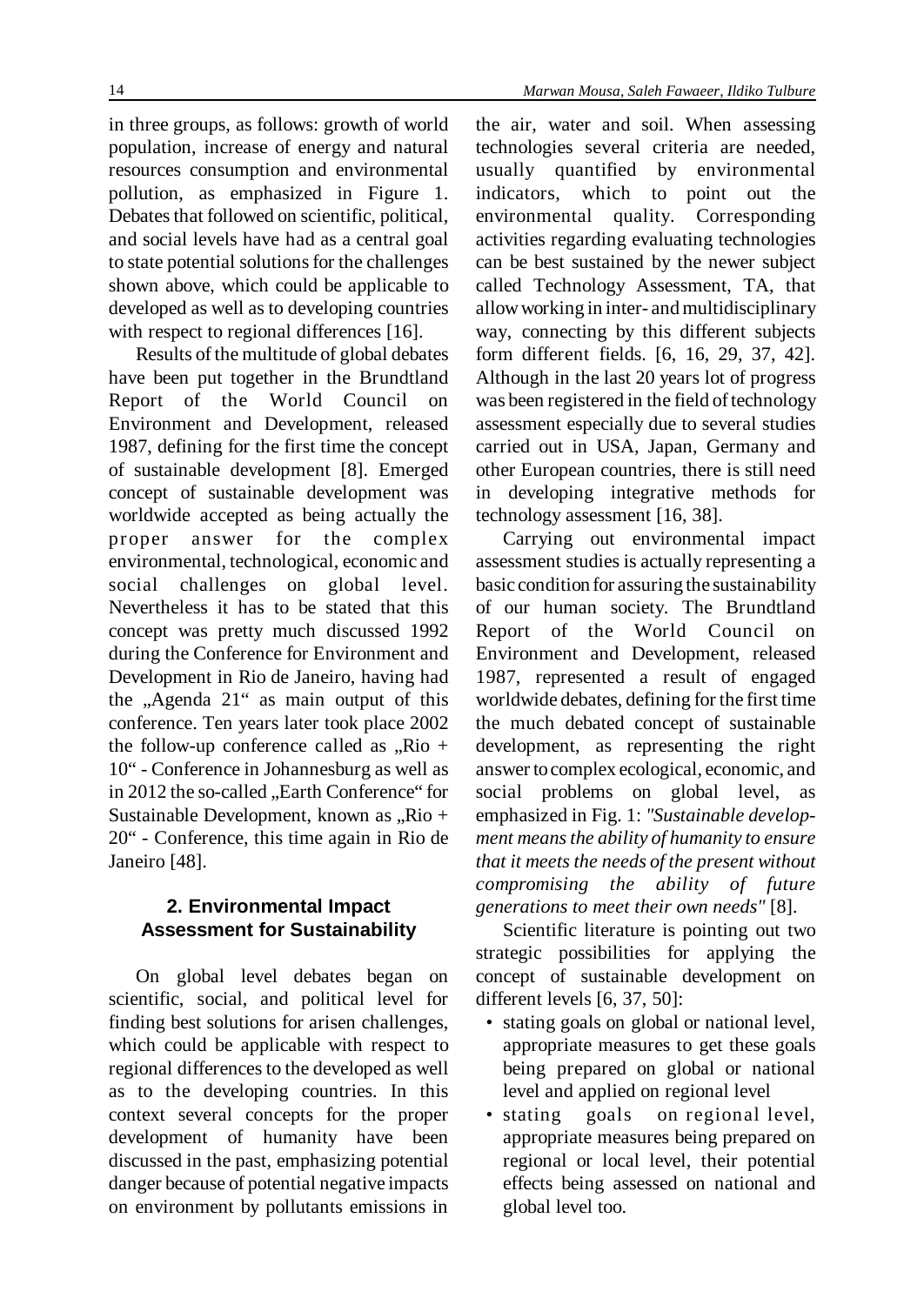

Fig. 1. Nanotechnologies Applying Odds for Environmental Impact Assessment in Sustainable Development Operationalisation

Studies containing diverse scenarios, for instance with the goal of finding future sustainable energy supply systems with minimum environmental impacts by using renewable energies, can be mentioned as application example of the first strategy. Second strategy is related to different initiatives in form of Local Agendas 21, firstly carried out in Western European countries after the Rio - Conference 1992, later also in Eastern European countries as well as in other countries in the world. Also studies concerning regional future energy supply systems by considering potential impacts can be mentioned, pointing out advantages of using renewable energy resources [16, 39].

Sustainable development can be operationalised by considering Technology Assessment, as presented in Figure 1 [42]. Concretely applying the concept of sustainable development is possible, when for an individual problem-case specific goals are defined and concepts to get these goals are developed [16, 37]. Sustainability is anyway to be defined for each different situation by clearly stating space and time scales, where studies for environmental impact assessment are becoming very relevant in this regard, needing environmental monitoring by using newer modern technical applications in this regard, as by applying nanotechnologies, especially carbon nanotubes, CNTs [12, 30]. After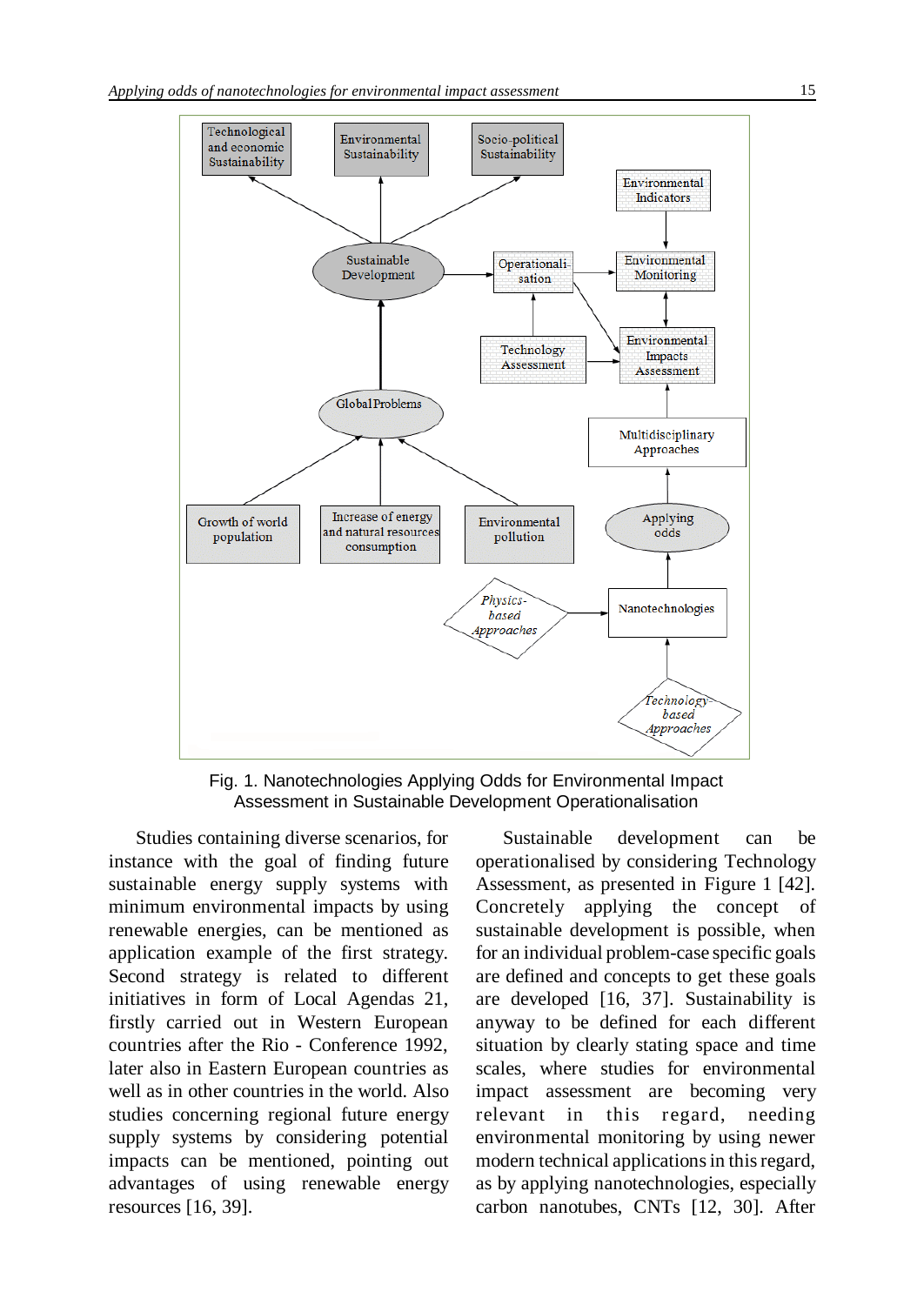From Figure 1 can be observed that a main role in the context of operationalising sustainability is taken by environmental aspects. Being more specific the role of environmental indicators is very relevant when taking into account environmental quality. In order to point out specific aspects regarding environmental impact assessment and by this environmental quality, a first step in this regard is represented by carrying out environmental monitoring, modern tendencies emphasizing the possibility of applying nanotechnologies, especially carbon nanutubes in this regard [30].

## **3. Environmental Monitoring**

As it is presented in Figure 1, the issue of applying sustainable development means actually translating its goals into different strategies, and these ones into concrete measures to be applied in several fields, as technological, economic, environmental, and social field. In order to succeed verifying developments intended to be got, especially in environmental field, there is a need to elaborate singular controlling instrumentsin form of indicators, i.e. environmental indicators, which have to support environmental impact asssessment by environmental monitoring [29]. In this context environmental sensors are representing the main instrument by which environmental monitoring an be carried out. Environmental sensors, or more general sensors, are linked objects, having the capacity to provide various types of information, depending on their properties, such as location, position, velocity, and data collected for certain environmental pollutant elements, depending on their specific designed role [12, 30].

Worldwide there have been and still there are many attempts for developing and establishing flexible adaptive systems for environmental monitoring on different levels. As it is known, an important part of environmental monitoring systems is represented by environmental indicators, which can be simple or more complex ones, by aggregating various single environmental variables and parameters [37]. In order to design appropriate environmental indicators depending on existing targets, as well as depending on the considered level, there is a need to take into account most relevant environmental variables, for which measurements can also be carried out in certain time intervals [16].

An accomplished model regarding environmental indicators is the pretty well known pressure-state-response model [4]. Going into details, there are about 60 indicators in this model for the pressure, state, and response part. On the other side, in the meantime there is also a structural classification of environmental indicators in specific, composite and key indicators. Going into details a lot of environmental indicators for emphasizing air, water or soil pollution have been designed and are nowadays applied in many countries [1, 38].

For assessing environmental quality in a certain region of interest there is a need to carryout environmental monitoring byusing certain indicators for describing air, water or soil quality. To be more concrete, in order to carry out environmental monitoring several measurements of singular environmental variables and parameters have to be carried out in the first stage. In order to make specific environmental measurements there is a need to use with this goal proper measuring devices, as it is emphasized in Figure 2, for finally drawing conclusions regarding environmental quality in the analysed region [1, 16]. Such measuring devices in environmental field are mostly based on different environmental sensors, which have the capacity to detect and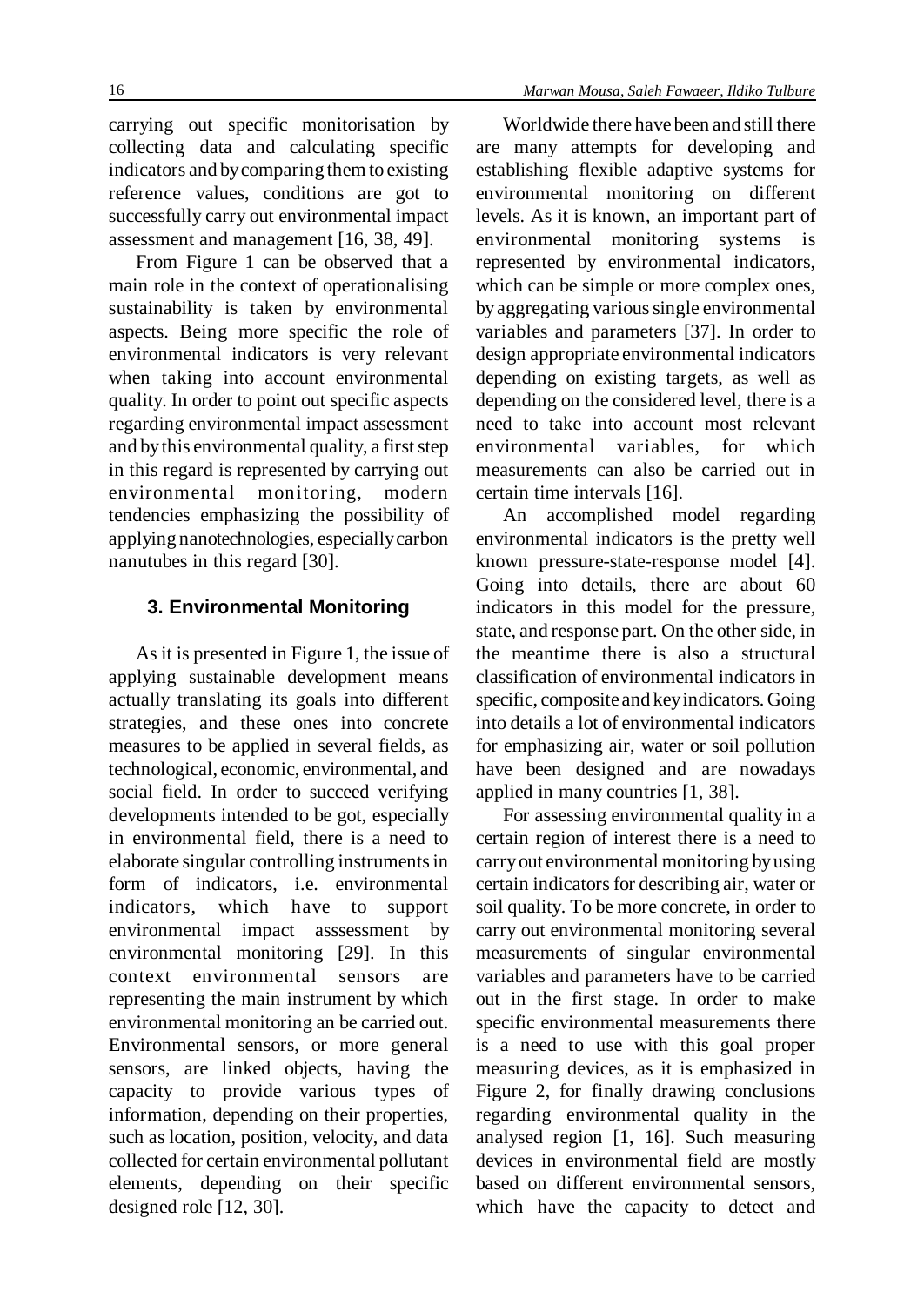designed to detect and measure [1, 30].

emphasize the existence of certain pollutants, for which they have been Anyway at high pollutant concentrations the signal from the pollutant is strong enough, although interfering effects can influence it



Fig. 2. Environmental monitoring by environmental sensors based on Carbon Nanotubes

As mentioned before, environmental sensors are linked objects capable of providing various types of information, depending on their types and properties. There are several categories of sensors currently available [30]. For instance electrochemical sensors are based on a chemical reaction between gases in the air and the electrode in a liquid inside a sensor. Developing such sensors is a pretty difficult process, as signals from sensors not only depend on the air pollutant of interest, but they can be influenced by several factors. Such factors can be interfering compounds, temperature, humidity, pressure and signal drift.

pretty strong [7].

Measurements results made by sensors strongly depends on applied technology as well as on concrete implementation, meaning by this the application, site, conditions, as well as set-up [30]. This is the argument why sensor outputs at different measurement sites can often differ [7]. Anyway due to the influence of meteorological parameters on the sensor signal, correction is in more of the situations not even possible. Nevertheless, the measurement uncertainty of these devices id often neglectible compared to made advance by detecting real pollution rates in considered situation [7].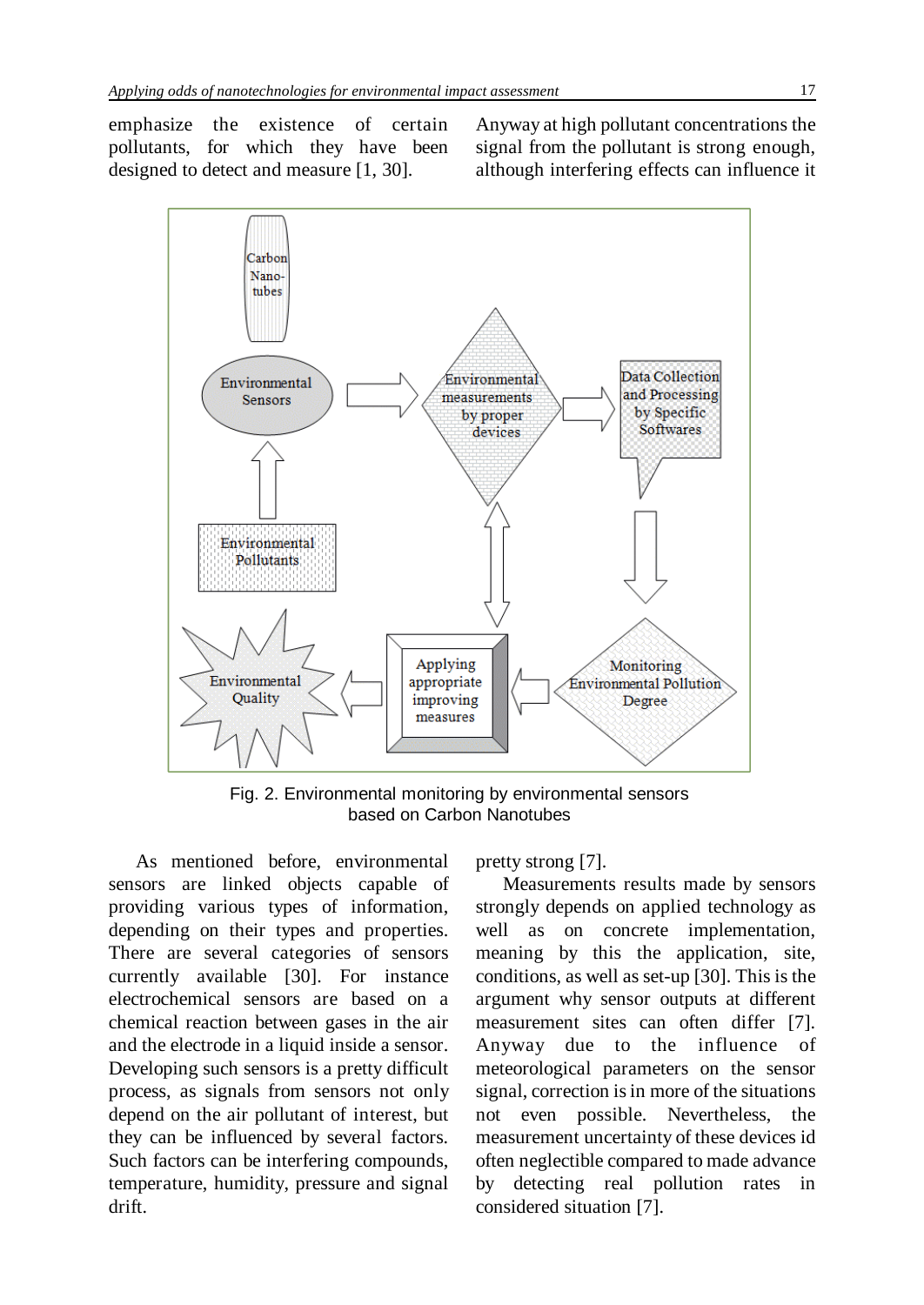## **4. Environmental Sensors by Carbon Nanotubes**

Carbon nanotubes (CNTs), since their first discovery by Iijima in 1991 [13], can be found in many applications due to their unique geometry, morphology and properties. Their potential applications include gas storage and separation, sensors, and fuel cells [9, and 13], as well as being mostly used to fabricate field emission emitters, as we have conducted several research work in this field with a view to developing new electron sources of this type [19, and 25-28]. Carbon nanotubes belong to the family of fullerene structures. There are two types of nanotubes [13]:

- single walled carbon nanotubes (SWCNTs). A SWCNT can be considered as a one-atom thick layer of graphite rolled up into a seamless cylinder with a diameter of several nanometers, and length on the order of 1–100 microns.
- multiwalled carbon nanotubes (MWCNTs). MWCNTs consist of multiple layers of graphite wrapped up together to form a tube shape, sharing the same central axis.

In the last few years, different studies have shown the excellent potential of CNTs as sensitive material for detecting chemical molecules and biological. Via a functionalisation of CNT sidewalls, a better chemical bonding between a specific functional group and the nanotube can be reached and the selectivity of the adsorption process can be enhanced [20]. Some properties of CNTs make them very attractive to produce small, wearable sensors for environment monitoring and protection, risk prevention, agriculture and even in food, and chemical industries [47]:

- Their intrinsic strength makes them suited for miniaturised sensors and usable on flexible substrates.
- They respond even operated at room temperature, which is optimal for

ultra-low power, wearable, battery-operated devices. Such devices could easily meet the requirements of intrinsically safe operation, needed in environment protections where the occurrence of flammable/explosive atmospheres is possible.

- Once functionalised, the adsorption of a small quantity of chemical species can result in a dramatic change of the CNT conductivity. Therefore, CNT are suited to detect species at low concentrations (e.g. low parts per billion (ppb) level).
- A sensor can be built using a simple transducer to monitor the electrical resistance of a CNT-based film.

Environmental sensors based on CNTs are devices used in areas where the control and analysis of (anomalous) substances are necessary: a transduction system, which allows the detection and quantification of (anomalous) substances in many different environments. Gas sensors based on CNTs have been attracting intensive research interest due to the demand of sensitive, fast response, and stable sensors for air monitoring and protection. There is a wide range of gas sensors based on CNTs (as active layer), which measure the resistance or conductivity change of the active layer upon adsorption of gas molecules [44]:

**Gas sensors based on pristine CNTs**. Using the interaction of NO2 as example, [5] reported that gas adsorption within pristine CNTs can occur in four distinct sites: (1) the external surface of the bundle,  $(2)$  the groove formed at the contact between adjacent tubes on the outside of the bundle, (3) the interior pore of individual tubes and (4) interstitial channel formed between adjacent tubes within the bundle. They also found that upon exposure to toxic gases such as NO2, NH3, and CO, the electrical conductance of semiconducting CNT changes, even when they are operated at low temperatures, thus considerably reducing the power consumption of the sensing device.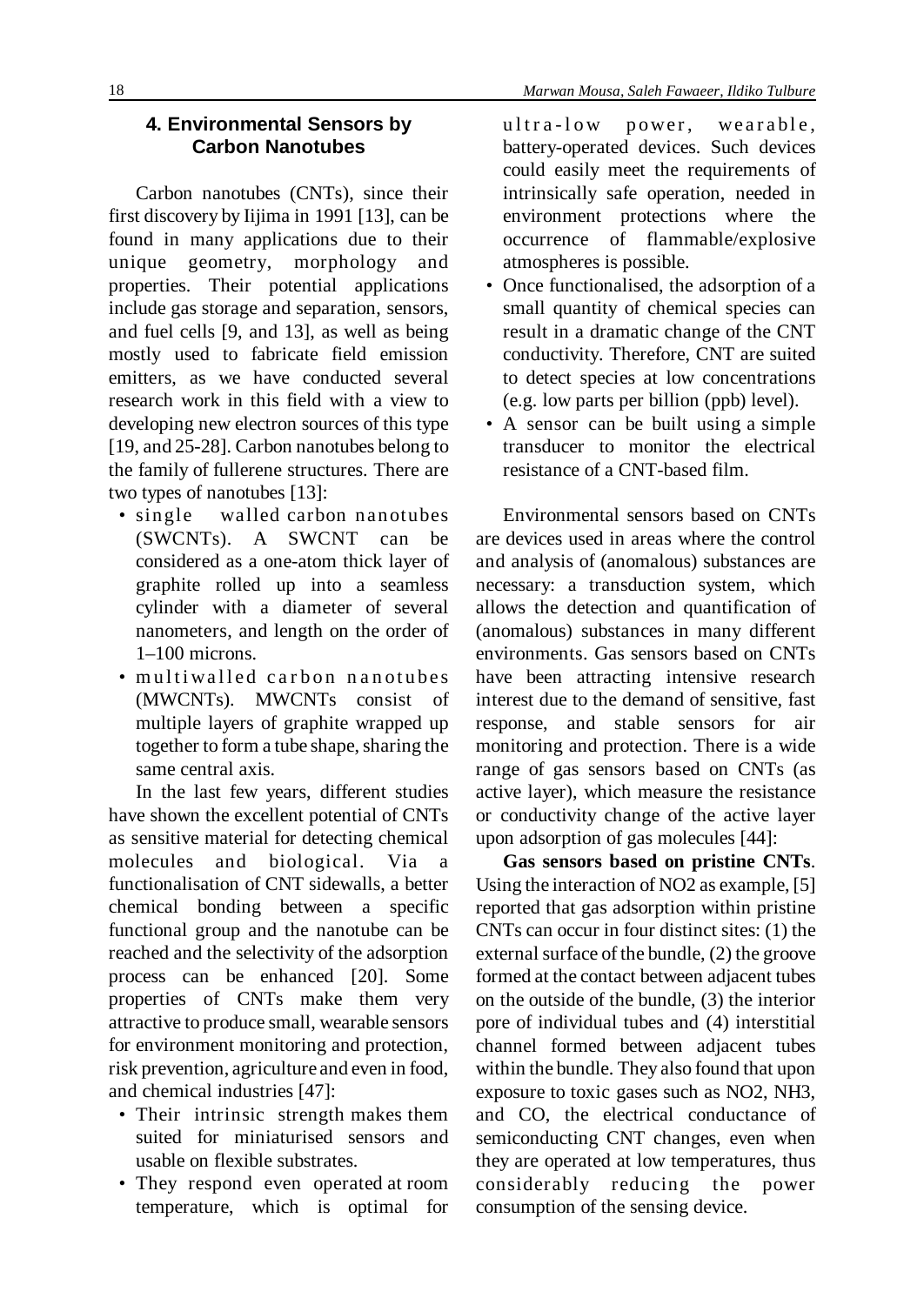**Gas sensors based on plasma functionalized CNTs.** This treatment, in addition to the better dispersion sought, gives rise to functional groups attached to the surface of the nanotubes, which modifies the CNT-surface reactivity and can further improve gas detection. Most of the previous reports are based on utilization of carboxylic acid (–COOH) groups grafted on the surface of CNTs, which provide reactive sites for interacting with different compounds [11, and 14]. [11] reported that the –COOH group grafted on MWCNTs provides reactive sites via esterification or elimination, and the MWCNTs retain the graphitic structure. It also showed that their sensors have proved to give good results when operated at ambient temperature, above all showing good responsiveness to low concentrations of NO2. [14] used plasma functionalized MWCNTs for the detection of NO2 and NH3. They were able to detect them at 500 ppb and 200 ppm respectively with good sensitivities. By increasing the oxygen plasma treatment time, the amount of –COOH groups on the surface of the nanotubes increased, resulting in an increased sensitivity to the tested gases.

**Gas sensors based on metal decorated CNTs.** As an extension of the usual functionalisation techniques, CNT can be decorated with metal nanoparticles. Since metal nanoclusters show a wide range of advanced physicochemical properties (e.g. high catalytic activity, adsorption capacity, efficient charge transfer, etc.), they can provide a full range of reactivity towards different gases [35]. [18] demonstrated room-temperature detection of H2 when carbon nanotubes were functionalized by Pt or Pd nanoparticles. Those metals act as catalysts for the adsorption of H2. In this way, Pd-or Pt-CNTs became verysensitive to H2, while pristine ones did not show any response to that gas. In fact, hydrogen molecules dissociate into atomic hydrogen on Pt surfaces and form PtH, which will lower the work function of Pt and cause the

electron transfer from Pt to MWCNTs [31]. [36] proposed a mechanism for the detection of hydrogen using Pd/SWCNTs. They suggested that when the Pd decorated semiconducting SWNTs are exposed to hydrogen, the Pd atoms are converted to palladium hydride (PdH), which possesses a lower work function than that of pure Pd. As a result, the formation of PdH is beneficial to the accumulation of more electrons around the carbon atoms of the SWNTs. The higher level of accumulation of electrons around the carbon atoms further decreases the valence band energy level, leading to a sensitive decrease of the conductance of the SWNTs. The Pd-CNTs are also sensitive toCH4, with enhanced sensitivity, reduced size and power consumption compared to conventional metal oxide gas sensors [23]. [21] reported a composite of MWCNTs/Pd prepared by a facile method of chemical reduction. It exhibited a reversible and reproducible responsemagnitude of 4.5% toward 2% CH4 at room temperature. The response and recovery times were estimated to be 310 seconds and 176 seconds, respectively. The inert CH4 does not undergo a charge transfer reaction with the MWCNTs to initiate a change in the electrical properties of CNTs, so MWCNTs alone are insensitive to methane. In the composite, the palladium nanoparticles undergo a weak interaction with the CH4 molecules adsorbed on the composite to form a long-range weakly-bound complex at room temperature. The MWCNTs donate electrons to Pd to promote the formation of the complex where CH4 is electronegative. The hole density in the MWCNTs is thus increased, resulting in a higher current in the composite. [32] presented Au and Pt nanocluster functionalized MWCNTs chemiresistive sensors for detecting NO2 and NH3 working at a temperature range of 100–250NC. Au, and Pt nanoclusters were sputtered on the surface of MWCNTs. The gas response of Ptand Au-functionalized MWCNT gas sensors was significantly improved by a factor up to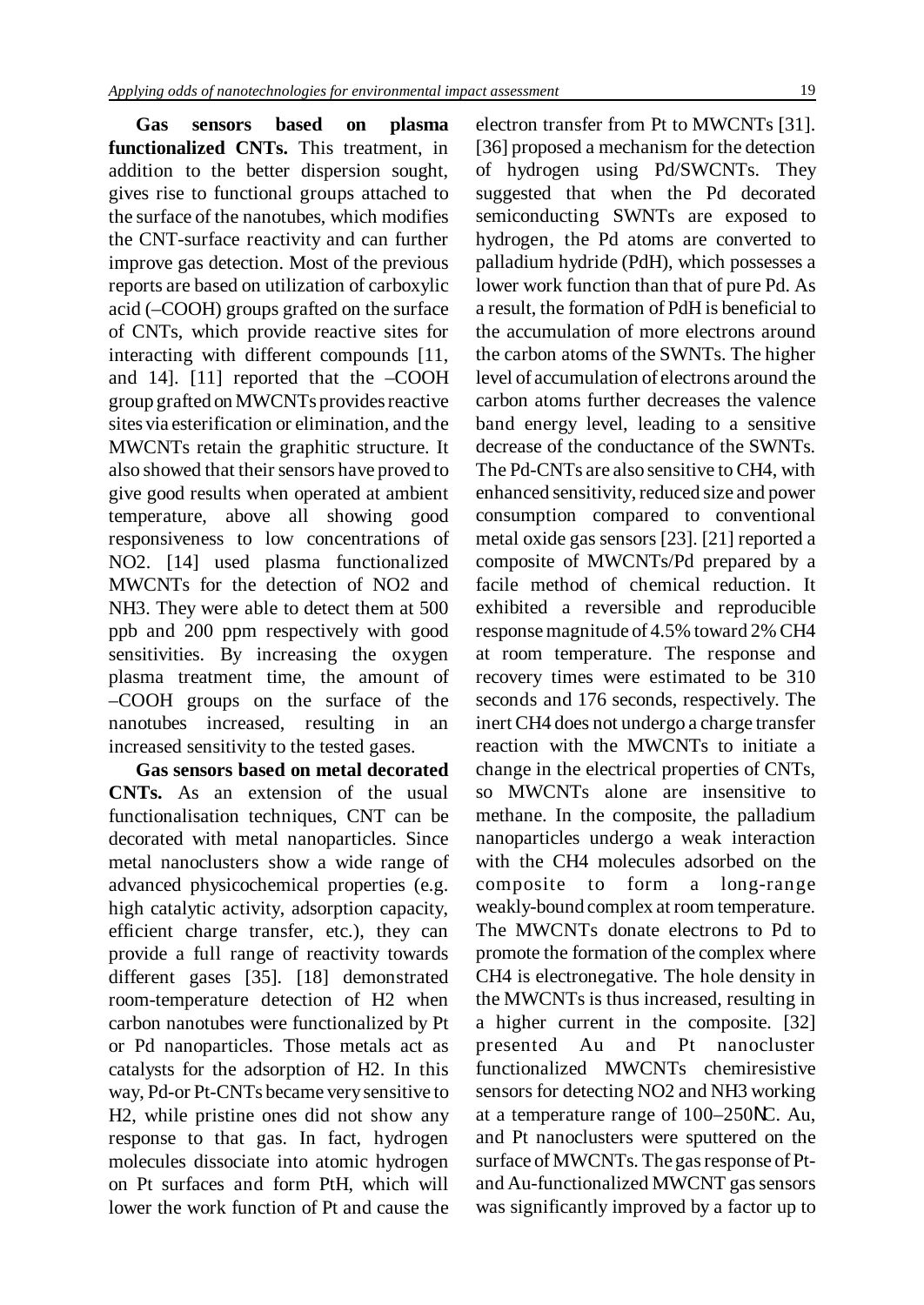an order of magnitude for NH3 and NO2 detection, respectively. The enhancement of the gas response of the metal modified MWCNT sensors could be caused by a combination of two additional effects of (1) direct charge injection and (2) catalytically induced charge into functionalized MWCNTs. The importance of the size of metal nanocluster in the reactivity of the hybrid materials towards gases has been studied. In fact, it is known that small size clusters lead to a stronger interaction with gases. However, [33] studied the effect of three different Au nanocluster sizes on the performance of Au/MWCNTs towards H2S, NH3 and NO2. They found the existence of a critical size in which the interaction is maximum. They, suggested that small size particles around 2.5 nm showed a tendency to agglomerate leading to sensitivities close to those obtained for bigger nanocluster sizes of about 10 nm. In contrast, 5 nm nanoparticles gave the best results. These particles remained isolated on the external wall of nanotubes, which explains the improved sensitivity to gases shown by this material.

**Gassensor based on metal oxide doped CNTs.** Recently, hybrid films based on tin or tungsten oxide and carbon nanotubes have been introduced as new gas-sensitive materials with improved sensitivity [3]. This work indicated that the detection at ambient temperature of toxic gases such as nitrogen dioxide, carbon monoxide and ammonia or ethanol vapors can be improved by dispersing an adequate quantity of carbon nanotubes into a metal oxide matrix. A model was presented to relate potential barriers to electronic conduction in the hybrid material. This model suggested that the high response is associated with the stretching of the depletion layers at the grain boundaries of SnO2 and the SWCNTs interfaces when detected gases are adsorbed. [10] fabricated a NH3 sensor with a composite of SWCNTs and SnO2. The sensor could detect the concentration of NH3

down to 10 ppm at room temperature, and exhibited a fast response time of 100 seconds and recovery time of about 3.2 minutes. The SWCNTs in the matrix of SnO2 provide the main conducting channel that effectively varies in its conductance upon adsorption of NH3. The recovery time depends on the bonding force of NH3 molecules to the SWCNT surface with respect to desorption under a nitrogen flow. Thus, it can varywith the nitrogen flow rate. In [41], the response of the MWCNTs/SnO2 sensor to NH3 increases with increasing MWCNTs content and the composites using MWCNTs with the larger diameter show higher response because larger diameter MWCNTs would increase the number of gas molecules adsorbed on the material. In [22], hybrid sensors containing MWCNTs respond at significantly lower operating temperature than their non-hybrid counterparts. These new hybrid sensors show a strong potential for monitoring traces of oxygen (i.e., <10 ppm) in a flow of CO2. The heterostructure n-TiO2/p-MWCNTs can be formed at the interface between titania and carbon nanotubes. Hybrid sensors are significantly more responsive to oxygen than pure or Nb doped titania sensors because a slight change in the concentration of adsorbed oxygen at its surface can result in a significant change in the depletion layer at the n-TiO2/p-MWCNT hetero-structure. A ZnO/MWCNT sensor was implemented recently. It showed better sensing performance when compared to bare MWCNTs. The former allows for the discrimination of low CO concentrations (20, 50 and 200 ppm) which is important for several practical applications [17].

**Gassensor based on Nitrogen or Boron doped CNTs.** The incorporation of nitrogen or boron atoms into the honeycomb lattice leads to chemical activation of the rather passive surface of a carbon nanotube and adds additional electronic states around the Fermi level. Nitrogen or boron introduction to CNTs significantly modifies their physical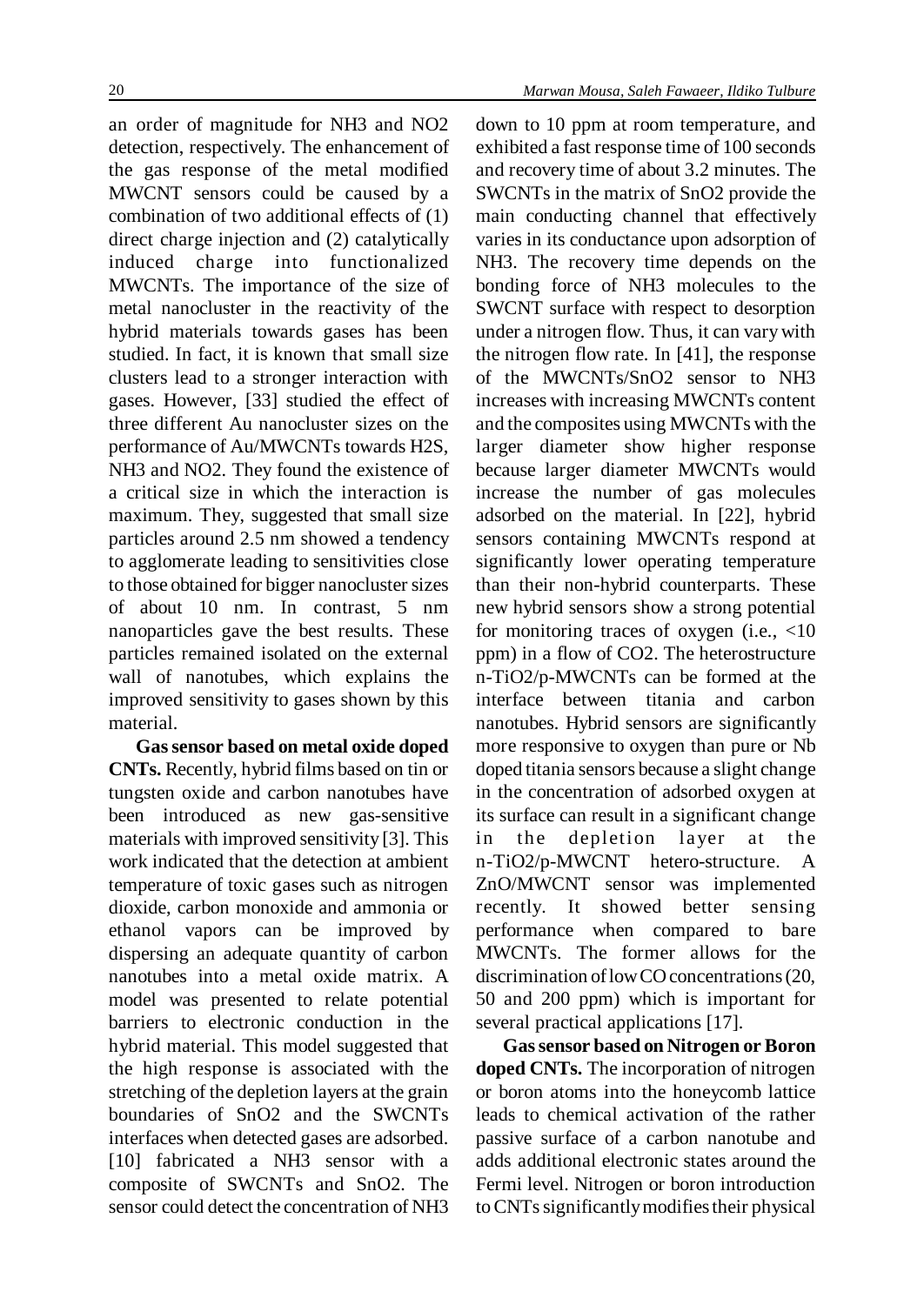and chemical properties, notably changing their solubilities and increasing surface reactivity [14]. Although pristine carbon nanotubes show good sensitivity to oxygen, they often show little response to pollutant gases such as NO2, as supported by theoretical modelling showing only weak surface-gas interaction [40]. The modification of states in N- or B-doped tubes suggests that their interaction with absorbing gasspecies and resultant transport properties should also be modified, and thus doped nanotubes appear in principle as promising candidates for gas sensing purposes. N-or B-CNTsshould show significant advantages over undoped nanotubes for gas sensor applications, both due to their reactive tube surfaces, and the sensitivity of their transport characteristics to the presence, distribution and chemistry of nitrogen and boron. [2] first performed calculations suggesting that N-CNT may be useful in gas sensing for CO2 and H2O, due to the ability of nitrogen dopants to bind to incoming gas species. [43] proved the concept introduced by [2] by investigating the conductivity of both aligned N-CNT films and N-CNT compressed pellets with various gases (NH3). Both chemisorption (permanent conductance change) and physisorption (transient conductance change) was observed, depending on the species. The films showed moderate sensitivities (i.e. the gases were tested at very high concentrations ranging from 1% up to 16%). Despite their moderate sensitivitytowards the species tested, N-CNT films were found to be more efficient than un-doped CNT films for detecting toxic gases. This was attributed to the presence of highly reactive pyridine-like sites on the surface of N-CNTs. Using abinitio calculations, they confirmed that pyridine-type regions on the tube surface bind strongly to ammonia, acetone and hydroxyl groups, thus altering the tube density of states. [44] studied intrinsic and B atom, N atom and BN atoms doped singlewalled carbon nanotubes (SWCNTs),

as sensors to detect hydrogen sulfide, using density functional theory (DFT). The calculated results show that the B-doped SWCNTs present high sensitivity to the gaseous hydrogen sulfidemolecule, and their geometric structures and electronic properties present dramatic changes after the adsorption of H2S molecule, compared with the intrinsic SWCNTs. While N-doped SWCNTs and BN-doped SWCNTs cannot improve the sensing performance of the SWCNTs to H2S molecule. So it is suggested that B-doped SWCNTs would be promising candidates for serving as effective sensors to detect the presence of H2S molecules.

**Gas sensor based on polymer coated CNTs.** Among the organic polymers, conducting polymers are promising materials for gas sensing as they have delocalized bonds that make them semiconducting or even highly conductive. Several conducting polymers, for example, polyaniline, polypyrrole, polythiophene have been demonstrated to be good sensing materials to function at room temperature. They have been applied as conductometric, potentiometric, amperometric and voltammetric transducers for the detection of a wide variety of gas or vapors such as NH3, NO2, and CO<sup>[47]</sup>. However, their selectivity and the environmental stability are poor. Recently, enhanced gas sensing by combining SWCNTs with organic polymers has been demonstrated. [34] showed that non covalently drop coating of polyethyleneimine (PEI) and Nafion (a polymeric perfluorinated sulfonic acid ionomer) onto SWCNTs FETs resulted in gas sensors with improved response and selectivity for NO2 and NH3. The PEI functionalization changed the SWCNTs from p-type to ntype semiconductors. Chemical functionalization of SWCNTs with covalently attached poly-(m-aminobenzene sulfonic acid)(PABS) has been demonstrated to result in better sensing performance toward NH3 and NO2 than simply carboxylated SWCNTs. Sulfonic acid groups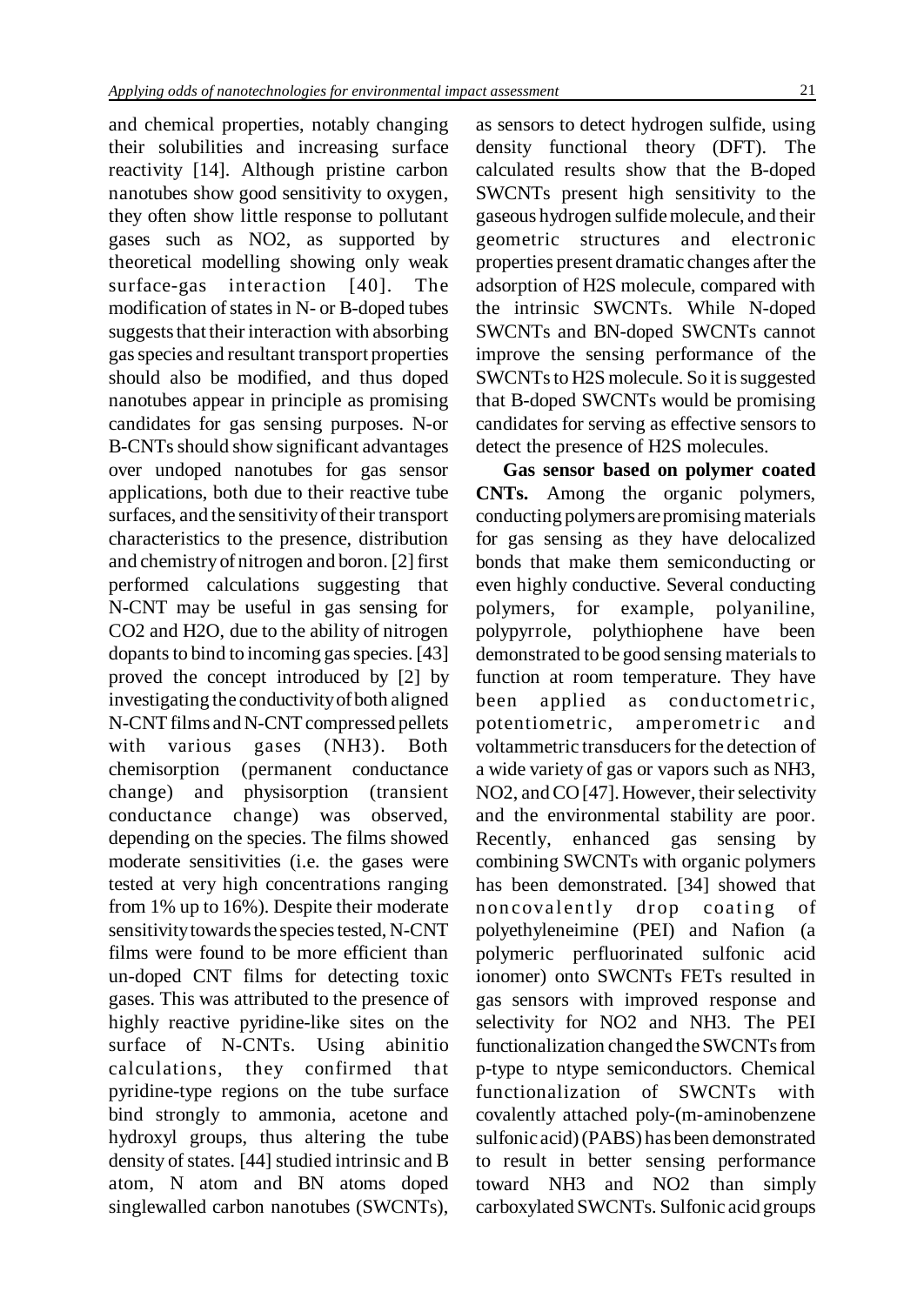as dopants play an important role in balancing the charge distribution within the polymer, and they are especially attractive for introducing acidbase response.

A recent review about gas sensors based on CNTs proposed a good summary about the sensing performances of pristine, metal functionalized, metal oxide doped CNTs sensors reported up to 2009. From this review, it was observed that carbon nanotubes have been extensively studied as gassensors. Pristine carbon nanotubes based gas sensors were able to detect some gases at room temperature. This detection, such in the case of NO2 is mainly due to chemisorption. Since carbon nanotubes behave like graphite at room temperature, the chemisorptions must be attributed to the defects formed in the carbon nanotubes during their post fabrication or post purification step. This has lead scientists to work in the idea of functionalizing the CNTs via creating oxygenated defects or decorating them with metals and metal oxides, polymers, etc. From the reviwe, it was seen that thanks to functionalization, the range of detectable gases either using SWCNTs or MWCNTs wasincreased, the detection limit was decreased down to ppb levels, response time was decreased to some seconds and recovery time to some minutes thanks to heating, illumination or using higher carrier gas flows [46].

### **5. Conclusions**

In the context of developing and using different technological applications the operationalisation of sustainable development means carrying out technology assessment studies especially environmental impact assessments.

Registered environmental impacts associated with different economic activities have increased the general interest of scientists for using and developing specific methods of technology assessment, where inter- and multidisciplinary approaches are of great interest.

To assure getting small environmental impacts because of using diverse technological applications in our daily life, early monitoring of pollutants is of foremost importance.

Newer scientific odds in this regard have been made possible with the development of nanotechnology field. When considering nanotechnologies for environmental impact assessment especially carbon nanotubes define in this context new application odds for environmental monitoring. Most of the known traditional analytical methods have disadvantages such as high costs, considerable time requirements, off-site determination, and technical training. From made presentation it became clear that CNT-based sensors are of great interest due to small sizes, low costs, capability for on-site determinations, high sensitivity, and selectivity, as well as fast response time. Advances in the field of applying CNTs will with sure play a main role in evolving such a technology.

By using CNTs there is a hope with regard to development of new modern sensor methods. As a conclusion of made remarks, it is to be expected that CNTs–based environmental sensors will start to be successfully applied in diverse environmental monitoring systems for emphasizing pollution challenges and for supporting by this the development of new modern environmental protection technologies.

### **References**

- 1. R. Armon, O. Hänninen (Eds.)(2015),*EnvironmentalIndicators*, Springer, Netherlands.
- 2. P. Bondavalli, P. Legagneux, D. Pribat, A. Balan and S. Nazeer,(2008), *Gas fingerprinting using carbon nanotubes transistor arrays*, Journal of Experimental Nanoscience 3, 347-356.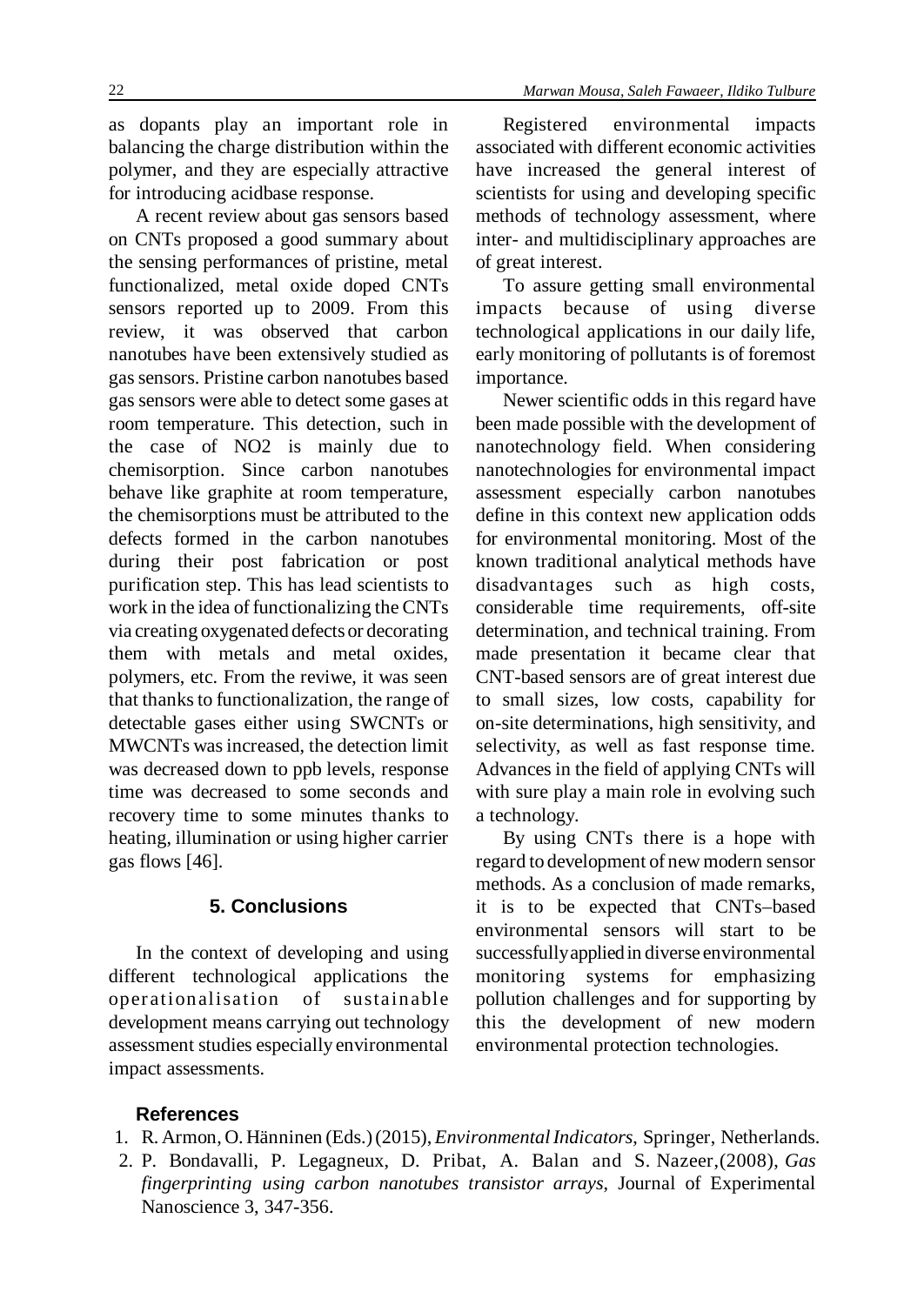- 3. E. H. Espinosa, R. Ionescu, E. Llobet, A. Felten, C. Bittencourt, E. Sotter, Z. Topalian, P. Heszler, C. G. Granqvist, J. J. Pireaux, X. Correig, (2007), *Highly selective NO2 gas sensors made of MWCNTs and WO3 hybrid layers*, Journal of Electrochemical Society, 154, J141–J149.
- 4. Eurostat, *Environmental pressure indicators for the EU*, European Commission, Luxembourg. $\langle$  (2001).
- 5. A. Goldoni, R. Larciprete, L. Petaccia and S. Lizzit,(2003), *Single-Wall Carbon Nanotube InteractionwithGases: SampleContaminants andEnvironmental Monitoring*, Journal of American Chemical Society 125, 11329-11333.
- 6. Grunwald, A. 2002, *Technikfolgenabschätzung Eine Einführung* (Technology Assessment – An Introduction). Edition Sigma, Berlin.
- 7. T. Gupta, S. P. Singh, P. Rajput, A. K. Agarwal (Eds.) (2000), *Measurement, Analysis and Remediation of Environmental Pollutants*, Springer, Singapore.
- 8. Hauff, V. (Ed) (1987), *Our Common Future*. The Brundtland Report of the World Commission on Environment and Development, Oxford Univ. Press, Oxford.
- 9. R. Hirlekar, M. Yamagar, H. Garse, M. Vij, V. Kadam, (2009), *Carbon nanotubes and its applications: A review*, Asian Journal of Pharmaceutical and Clinical Research, 2, 4, 17-27.
- 10. N. D. Hoa, N. V. Quy, Y. S. Cho, and D. Kim, (2007), *Nanocomposite of SWCNTs and SnO2 fabricated by soldering process for ammonia gas sensor application*, Physical Status Solidi A, 204, 6, 1820–1824.
- 11. H.-L. Hsu, J.-M. Jehng, Y. Sung, L.-C. Wang, and S.-R. Yang,(2008), *The synthesis, characterization of oxidized multi-walled carbon nanotubes, and application to surface acoustic wave quartz crystal gas sensor*, Materials Chemistry and Physics, 109, 1, 148–155.
- 12. M. T. Humayun, R. Divan, L. Stan, A. Gupta, D. Rosenmann, L. Gundel, P.A. Solomon, I. Paprotny, (2015), *ZnO Functionalization of Multiwalled Carbon Nanotubes for Methane Sensing at Single Parts per MillionConcentration Levels*.J. Vac. Sci. Technol., B: Nanotechnol. Microelectron.: Mater., Process., Meas., Phenom., 33, 06FF01.
- 13. S. Iijima, (1991), *Helical microtubules of graphitic carbon*, Nature, 345, 56.
- 14. R. Ionescu, E. H. Espinosa, R. Leghrib, A. Felten, J. J. Pireaux, R. Erni, G. VanTendeloo C. Bittencourt, N. Canellas and E. Llobet, (2008), *Novel hybrid materialsfor gassensing applications made of metal-decorated MWCNTs dispersed on nano-particle metal oxides*, Sensors and Actuators B, 131, 174–182.
- 15. R. Ionescu, E. H. Espinosa, E. Sotter, E. Llobet, X. Vilanova, X. Correig, A. Felten, C. Bittencourt, G. Van Lier, J.-C. Charlier and J. J. Pireaux,(2006), *Oxygen functionalisation of MWNT and their use as gas sensitive thick-film layers*, Sensors and Actuators B, 113, 36–46.
- 16. Jischa, M. F. (2014), *Herausforderung Zukunft*. SpringerSpektrum, New Edition, Berlin/Heidelberg.
- 17. J. Khanderi, R. C. Hoffmann, A. Gurlo and J. J. Schneider, (2009), *Synthesis and sensoric response of ZnO decorated carbon nanotubes*, Journal of Materials Chemistry, 19, 5039–5046.
- 18. J. Kong, M. G. Chapline, and H. J. Dai, (2001), *Functionalized carbon nanotubes for molecular hydrogen sensors*, Advanced Materials, 13, 18, 1384–1386.
- 19. R. V. Latham, M. S. Mousa, (1986), *Hot electron emission from composite metal-insulator micropoint cathodes*. J. Appl. Phys. D.. 1986;19: 699–713.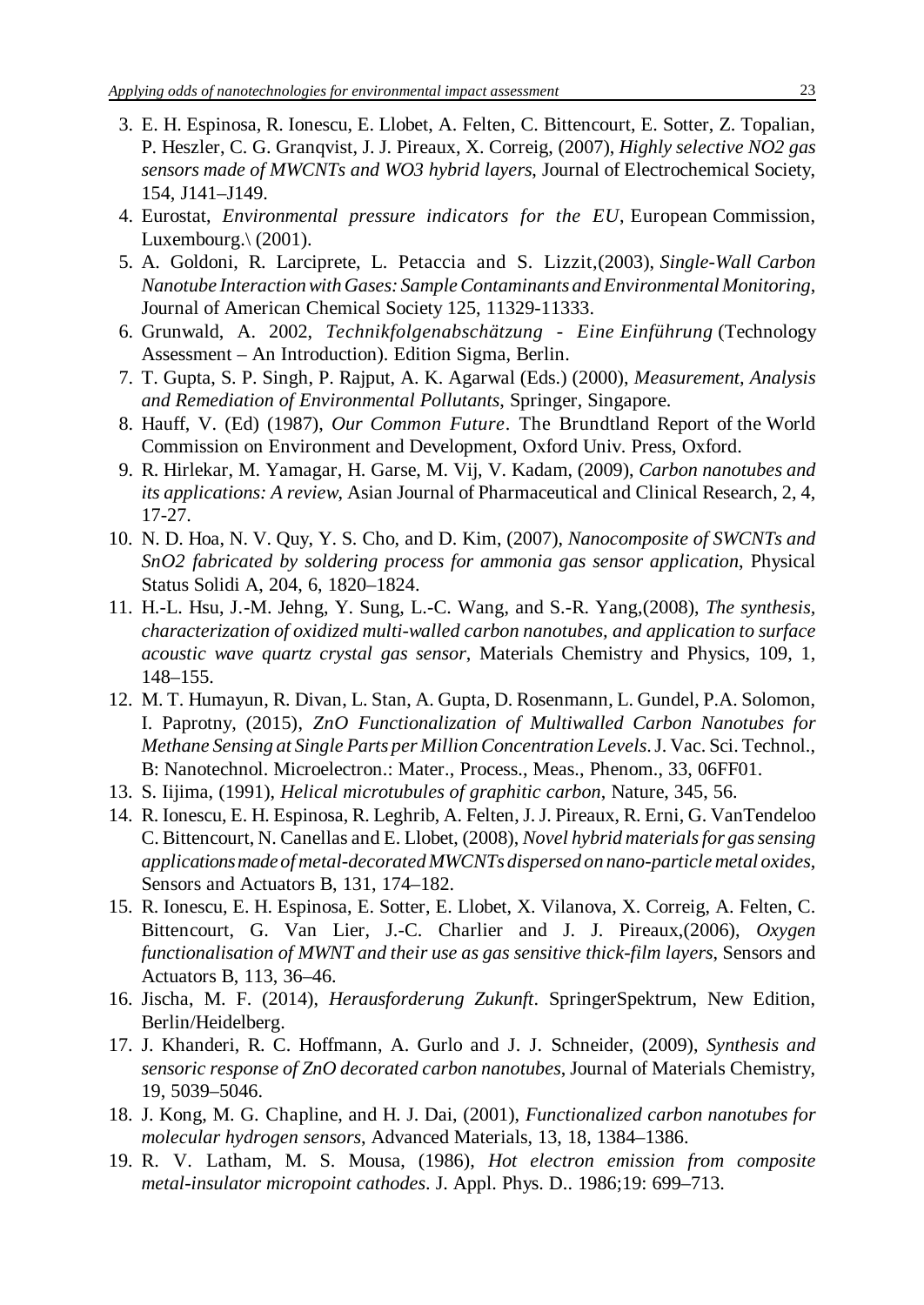- 20. C. Li, E.T. Thostenson, T.W. Chou, (2008), *Sensors and actuators based on carbon nanotubes and their composites:* A review, Composites Science and Technology, 68, 1227-1249.
- 21. Y. Li, H. Wang, Y. Chen, and M. Yang,(2008), *A multi-walled carbon nanotube/palladium nanocomposite prepared by a facile method for the detection of methane at room temperature*, Sensors and Actuators B, 132, 1, 155–158.
- 22. E. Llobet, E. H. Espinosa, E. Sotter, R. Ionescu, X. Vilanova, J. Torres, A. Felten, J. J Pireaux, X. Ke, G. Van Tendeloo, F. Renaux, Y. Paint, M. Hecq and C. Bittencourt, (2008), Carbon nanotube -TiO<sub>2</sub> hybrid films for detecting traces of  $O_2$ , Nanotechnology, 19, 37, Article ID 375501, 11 pages.
- 23. Y. Lu, J. Li, J. Han, H.-T. Ng, C. Binder, C. Partridge and M. Meyyappan,(2004), *Room temperature methane detection using palladium loaded single-walled carbon nanotubes sensors*, Chemical Physics Letters, 391, 4–6, 344–348.
- 24. Meadows, D. and D. (1972), *The Limits to Growth*. Universe Book, New York.
- 25. M. S. Mousa, and A. N. Al-Rabadi, (2012), *Field emission-based many-valued processing using carbon nanotube-controlled switches, Part 1: Fundamentals Facta*., Universitatis, Ser: Elec. Energ. Vol. 25, No 1, 1-14.
- 26. M. S. Mousa, and E. S. Bani Ali,(2016), *Switch-on phenomena and field emission from MWCNTs embedded in glass. Applied Microscopy*, 46, 4, 244 – 252.
- 27. M. S. Mousa , and S. Daradka,(2017), *Switch-on Phenomena and field emission from single-walled carbon nanotubes embedded in glass, Applied Microscopy*, 47 (3) 86-94.
- 28. M. S. Mousa, S. I. Daradkeh, (2019), *Effect of Relaxation and Cooling Process on Field Electron Emission from Single-Walled CarbonNanotubes Embedded in Glass*.Jo J Phys. 2019;12:87–96.
- 29. M. S. Mousa, I. Tulbure, (2020), *Physics- and technology-based approaches for human sustainability*. ECOTERRA-Journal of Environmental Research and Protection, Bistrita, 17, 1, 13-23, www.ecoterra-online.ro.
- 30. Marwan S. Mousa,IldikoTulbure and Saleh Fawaeer,(2021)*:Environmental monitoring odds by carbon nanotubes*. In: Lazar, M., M. Lazar, F. Faur and M. Popescu-Stelea (Eds.), 2021: Proceedings of the 9th edition of the International Multidisciplinary Symposium "UNIVERSITARIA SIMPRO 2021": Quality and Innovation in Education, Research and Industry – the Success Triangle for a Sustainable Economic, Social and Environmental Development". University of Petrosani, Romania, May 27-28, 2021, MATEC Web Conferences, Volume 342.
- 31. R. A. Olsen, S. C. Badescu, S. C. Ying, and E. J. Baerends, (2004), *Adsorption and diffusion on a stepped surface: atomic hydrogen on Pt (211)*, Journal of Chemical Physics, 120, 24, 11852–11863.
- 32. M. Penza, G. Cassano, R. Rossi, M. Alvisi, A. Rizzo, M. A. Signore, Th. Dikonimos, E. Serra, and R. Giorgi, (2007), *Enhancement of sensitivity in gas chemiresistors based on carbon nanotubessurface functionalized with noble metal (Au, Pt) nanoclusters*, Applied Physics Letters, 90, 17, 171231– 171233.
- 33. M. Penza, R. Rossia, M. Alvisia, G. Cassanoa and E. Serra, (2009), *Functional characterization of carbon nanotube networked films functionalized with tuned loading of Au nanoclustersfor gassensing applications*, Sensors and Actuators B, 140, 176–184.
- 34. P. Qi, O. Vermesh, M. Grecu, A. Javey, Q. Wang, and H. Dai, (2003), *Toward large arrays of multiplex functionalized carbon nanotube sensors for highly sensitive and selective molecular detection*, Nano Letters, 3, 3, 347–351.